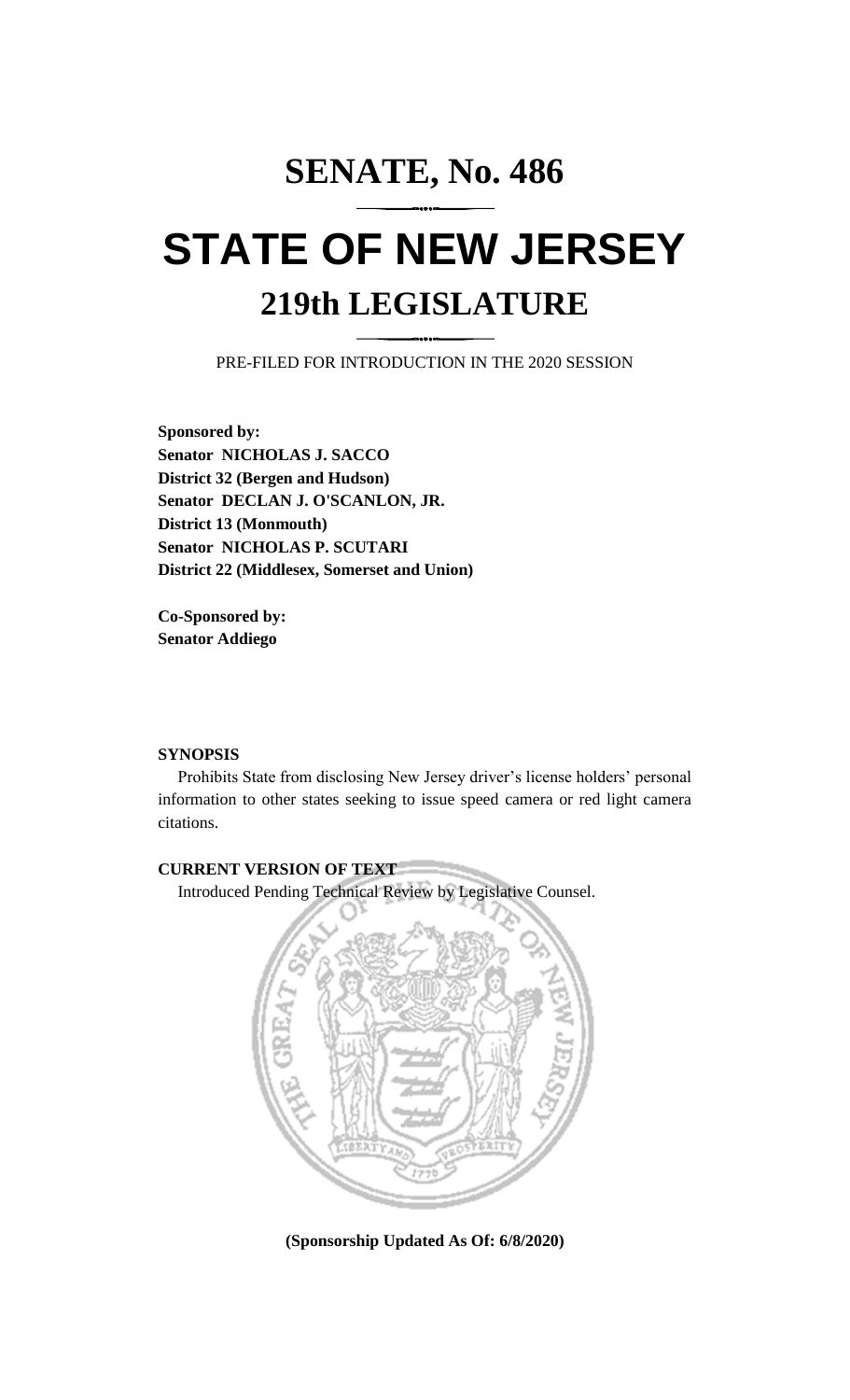$\mathcal{D}$ 

 **AN ACT** concerning motor vehicle violations and supplementing Title 39 of the Revised Statutes.

 **BE IT ENACTED** *by the Senate and General Assembly of the State of New Jersey:*

7 1. a. For the purposes of this act:

 "Interstate motor vehicle information network" means an interstate network used for the exchange of law enforcement, criminal justice, and public safety-related information.

 "Personal information" means any information that identifies an individual, which information may include an individual's photograph, social security number, driver identification number, name, address, or telephone number.

 "Speed control device" means an integrated system or device utilizing a camera, or a multiple camera system, and vehicle sensors that is capable of automatically producing a recorded image of an alleged violation that shows a motor vehicle traveling at or above a predetermined speed and a portion of the motor vehicle sufficient to clearly identify the motor vehicle.

 "Traffic control signal monitoring system" means an integrated system or device utilizing a camera, or a multiple camera system, and vehicle sensors that is capable of automatically producing a recorded image of an alleged violation that shows a motor vehicle unlawfully entering and continuing through an intersection controlled by a traffic control signal and a portion of the motor vehicle sufficient to clearly identify the motor vehicle.

 b. Notwithstanding the provisions of P.L.1966, c.73 (C.39:5D- 1 et seq.) and P.L.1983, c.46 (C.39:5F-1 et seq.), neither the New Jersey Motor Vehicle Commission, nor any other State agency, shall disclose the personal information of drivers with driver's licenses issued by this State to another state or an interstate motor vehicle information network for the purpose of imposing or collecting a fine resulting from an alleged violation committed in another state that was captured by a traffic control signal monitoring system or a speed control device located in that state.

- 
- 2. This act shall take effect immediately.
- 
- 
- 

### STATEMENT

 This bill prohibits the New Jersey Motor Vehicle Commission and other State entities from disclosing the personal information of New Jersey drivers to another state for the purpose of allowing the other state to impose or collect a fine resulting from an alleged violation committed in that state and captured by a red light camera or a speed control device.